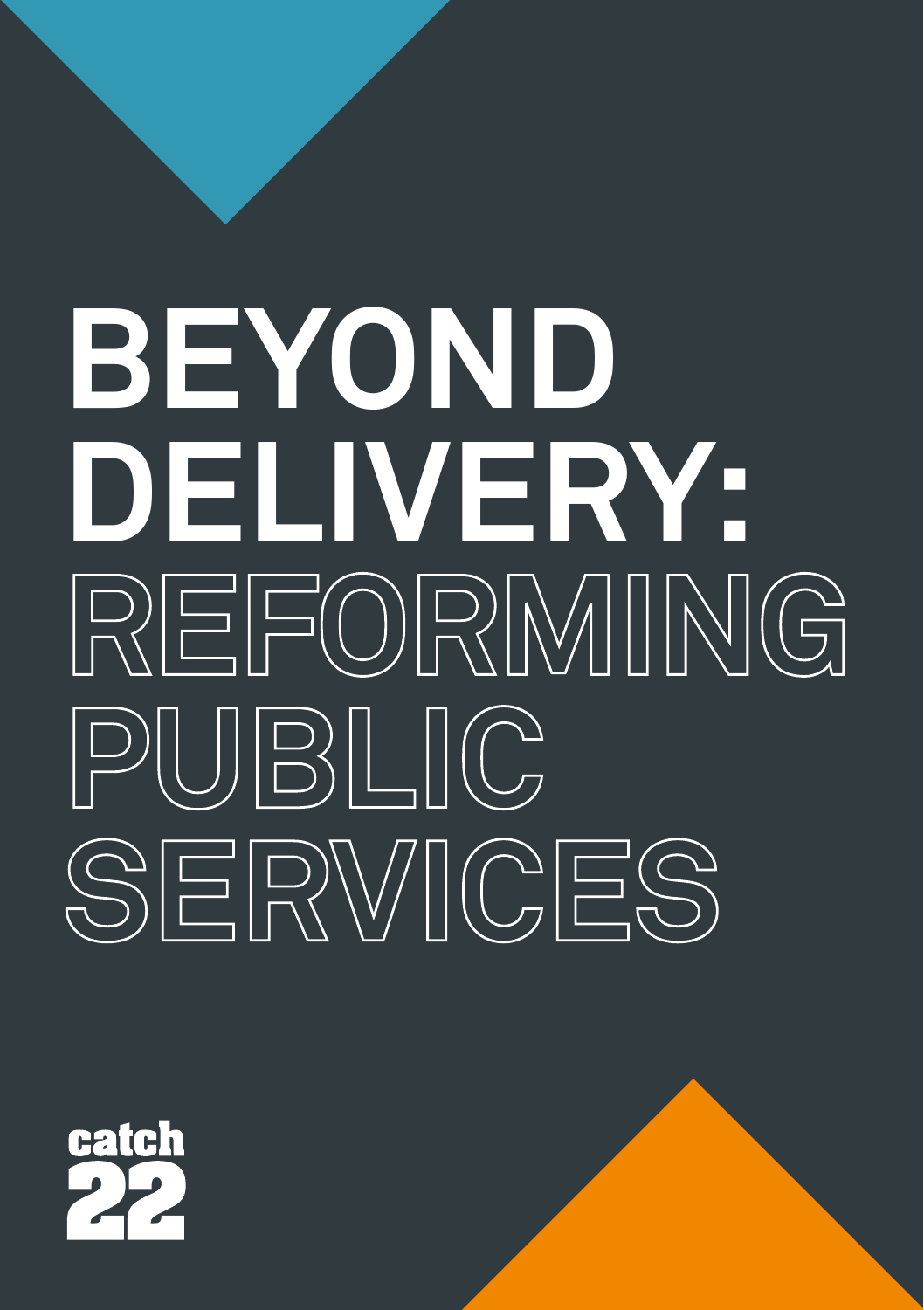## **WHY REFORM?**

**Catch22 is at the forefront of public service delivery. Our staff work in prisons, alternative provision schools, colleges, and in a range of community settings – improving the lives of thousands of people every year.** 

And yet the systems within which they're working too often prevent impact being as great as it could be.

Social care, employment, health and justice systems are often too far removed from the people they serve. They are overly bureaucratic and transactional, and can end up failing those who need them most.

#### **The Catch22 reform journey**

Catch22 has been at the forefront of public service reform for more than 200 years. Initially in the provision of residential care for children and young people, then moving into the probation space, vocational training, employability, education and 'edge of care' services, our commitment to doing things differently in order to have greater impact has remained a constant.

#### **Our end game**

In 2016, the Catch22 reform 'end game' was formally adopted. We are intent on delivering our frontline services well – then capturing the experience and learning from our service delivery. This enables us to argue from a position of strength how public services can be better designed and delivered, achieving better outcomes for those who use them.

#### **Our approach**

**Delivery**

**Reform underpins all of Catch22's activity; we're constantly looking for ways to improve how public services are delivered such as:**

- building new governance structures to build the capacity of smaller organisations
- designing and delivering innovative services that produce better outcomes
- collaborating with commissioners and service users to design new ways of working
- providing a platform for smaller charities that share our social mission and vision for public service reform
- partnering in new ways with businesses to deliver social outcomes.

Ultimately, this activity allows us to build an evidence base we need to drive our end of game: **government adoption of better public services.**

#### SURPLUS FOR INVESTMENT **Quality**  EXPERIENCE > **QUALITY DELIVERY** We deliver services for young people and families, across justice, education and into employment. Our strong frontline delivery expertise not only changes lives but gives us direct insight into how the system is working and what needs to change. **REFORM** We invest in new ideas that will improve outcomes for our service users. We deliver reform through our existing services, in partnership with others and by building new organisations. **Reform**

**LEARNING**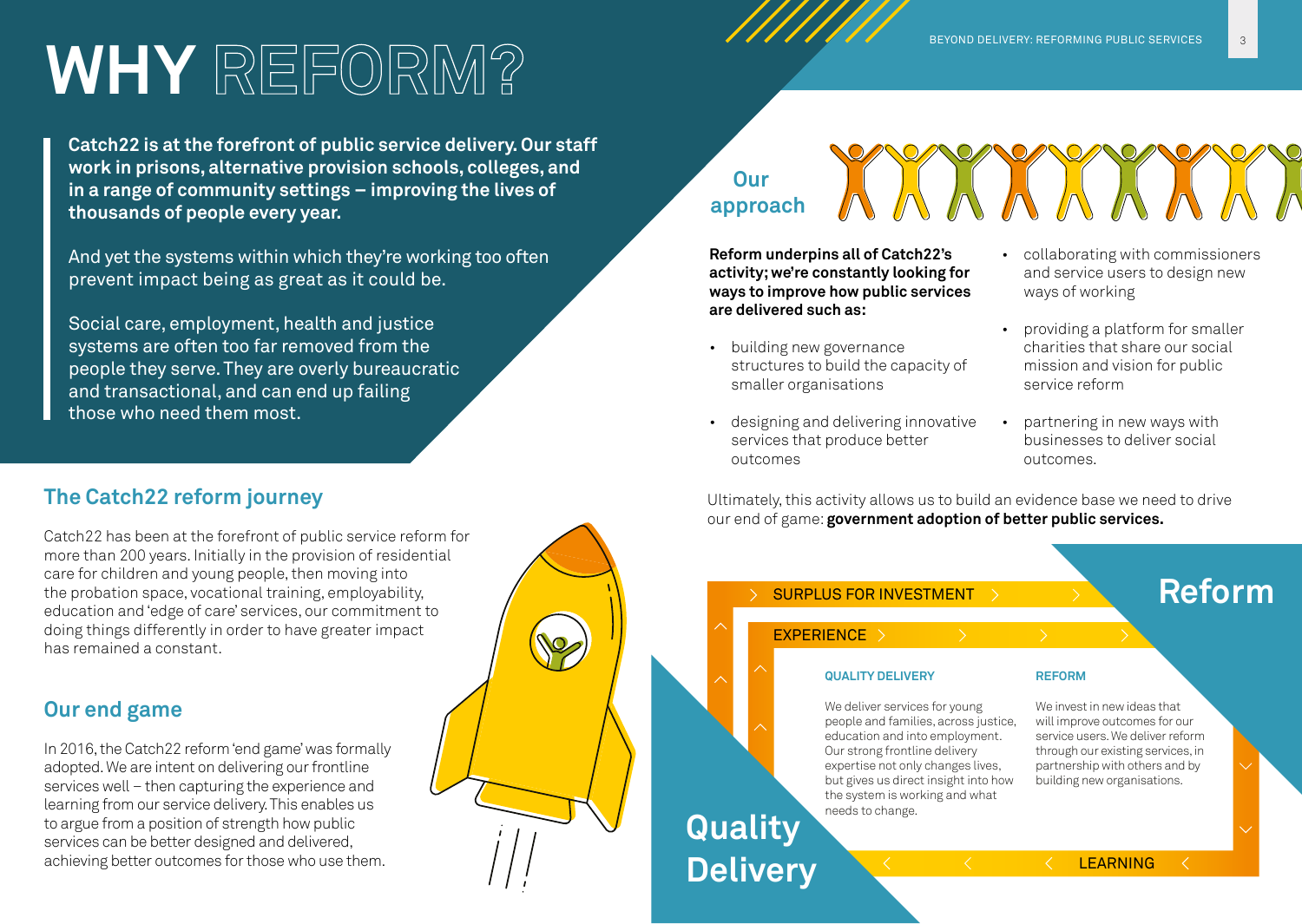### **THE JOURNEY SO FAR…**



Fact22 is an innovative and highly effective programme which supports children in need. It successfully reduces the number of children who need to be put on child protection plans by providing preventative support to at-risk families.



After a successful five year pilot in Cheshire East, Fact22 interventions resulted in re-referral rates to social services dropping from 24% to 14%. The case load for social workers has dropped significantly, allowing them to focus on highrisk cases. There has also been a reduction in the use of agency staff.

#### **HOW DOES IT WORK?**

- Teams are organised into 'pods' with each case allocated a family practitioner who is managed by a social worker. The pods comprise volunteer peer mentors, family role models, a family practitioner (dedicated to each case) and a social worker.
- The family practitioner provides an intense solutions-focussed service, addressing the specific needs of the family.
- Through regular contact with mentors, the positive changes in the family usually last beyond the direct involvement of Fact22.
- The model frees up social workers to manage high-risk cases.

#### **CARE LEAVERS PARTNERSHIP**



Southwark Council and Catch22 have been working on the Care Leavers Partnership (CLP) since May 2017, with the aim of designing and testing new ways of working to support the borough's care leavers. As part of this, the National Leaving Care Benchmarking Forum (NLCBF) stimulates and disseminates best practice on a national scale to enrich outcomes for care leavers.

#### **HOW DOES IT WORK?**

Examples of the approaches we are piloting include:

- a programme of targeted group work activities, aimed at reducing isolation
- more effective ways of communicating with staff and young people
- employing a coordinator to help young people re-engage with their family and friend networks
- a new therapeutic framework for working with young people.

# **IMPACT**

In 2019 the NLCBF published a toolkit for its local authority members. It gives them the information and resources to produce robust offers for care leavers nationwide. The overall work of the CLP is being independently evaluated – and our aim is to develop good practice to be shared with other areas of the country striving to improve the lives of care leavers.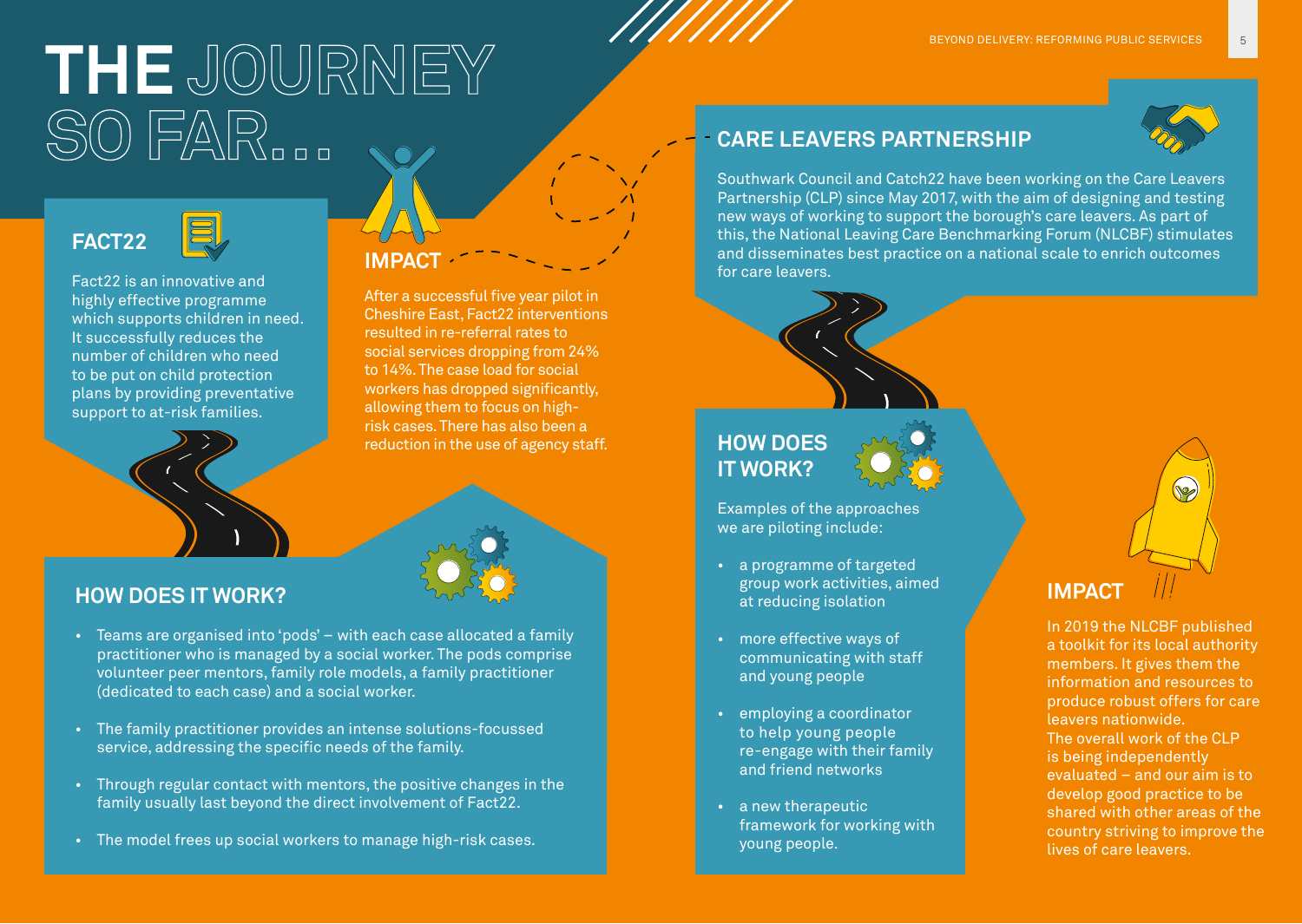#### **CAPACITY: THE PUBLIC SERVICES LAB**

The Public Services Lab is a joint venture between Catch22, Interserve PLC, Big Society Capital and Amberside, to build the capacity of the voluntary, community and social enterprise (VCSE) sector to compete successfully for public sector contracts. The concept was the winner of the Big Society Capital's Business Impact Challenge in 2015.



## $\circledast$ **IMPACT**

Capacity has supported a whole range of public services to deliver things differently.

As an example, a dearth of General Practitioners and other clinicians in mid and north Wales led to three medical practices being forced to resign their contracts back to Betsi Cadwaladr University Health Board in 2017. To sustainably address this workforce crisis, The Community Care Collaborative (CCC) community interest company, has developed an alternative model of primary care.

#### **The aim was to:**

- carry out profound, long-term transformation to existing services and operating procedures whilst delivering quality primary care services in the short-term
- empower and educate employees and patients so that they champion and adopt the new model, changing attitudes towards traditional primary care models as best practice
- embed technical solutions into the model.

This goal has been achieved through the acquisition of a General Medical Services (GMS) contract with the Betsi Cadwaladr University Health Board (BCUHB), who have commissioned CCC to provide an integrated, personcentred approach to primary care in Wrexham for the first time ever.

#### **Capacity has supported CCC by:**

- seconding a dedicated Project Manager to support the start-up and development of the organisation
- providing finance and business planning support to assist in securing the GMS Contract.

In addition to project management, Capacity has provided finance, HR and business planning support to ensure the successful development and future delivery of CCC CIC. The first medical practice is due to be transferred in November 2019, with the other two practices in spring 2020. If successful, we will seek to replicate CCC's service delivery model across north Wales.

#### **HOW DOES IT WORK?**

Capacity gives the VCSE sector the chance to compete successfully for public sector contracts, bringing them together to create new approaches which achieve significant change. It works with commissioners to open up new opportunities for small - and medium-sized charities and mission-led organisations. The approach covers four main areas: design, incubator, accelerator, and workplace.

 **The multi-agency approach here, with everyone available in one place to provide vital advice and support is exemplary. There are a number of complex reasons why people find themselves homeless and it is important they have the opportunity to access the right support at the right time - as they do here.**

Mark Drakeford, First Minister for Wales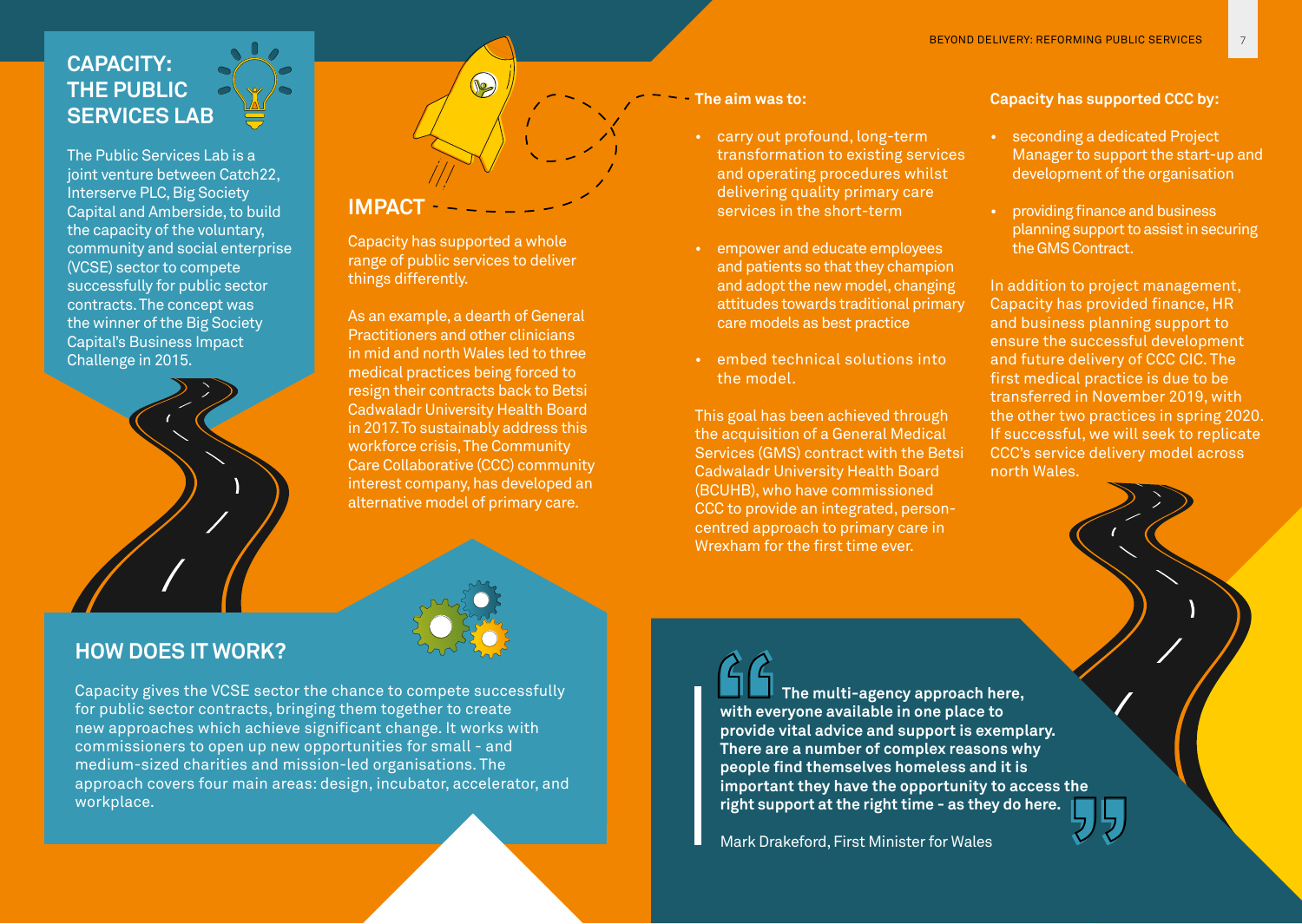9

#### **LIGHTHOUSE**

Founded by Emmanuel Akpan-Inwang, Lighthouse aims to revolutionise children's care homes in the UK. After spending time in children's care homes and researching best practice models across Europe, he has developed a model that aims to improve outcomes for the children that in live in these homes. Lighthouse will open its first children's care home in 2020.

#### **LONDON VILLAGE NETWORK**

Rachael Box created the London Village Network (LVN) in response to her frustrations at the lack of opportunities available for at-risk young people on her estate. Now operating across ten London boroughs, LVN aims to become the go-to app for youth workers, young people and volunteers seeking easy access to services, support and volunteering.

#### **UNLOCKED GRADUATES**

Natasha Porter was inspired to set up Unlocked Graduates after an influential 2016 review of prison education. Unlocked Graduates attracts high-calibre graduate talent to work in the UK prison service and inject new ideas, insights and energy into the rehabilitation of prisoners. To date, it has placed 150 prison officers in 14 prisons that house over 10,000 prisoners across London and the South East. It aims to be operating in 20% of public prisons in England in the near future.

**The Catch22 incubator programme provides tailored support for social entrepreneurs with ideas that reimagine – and ultimately reform – the delivery of public services.**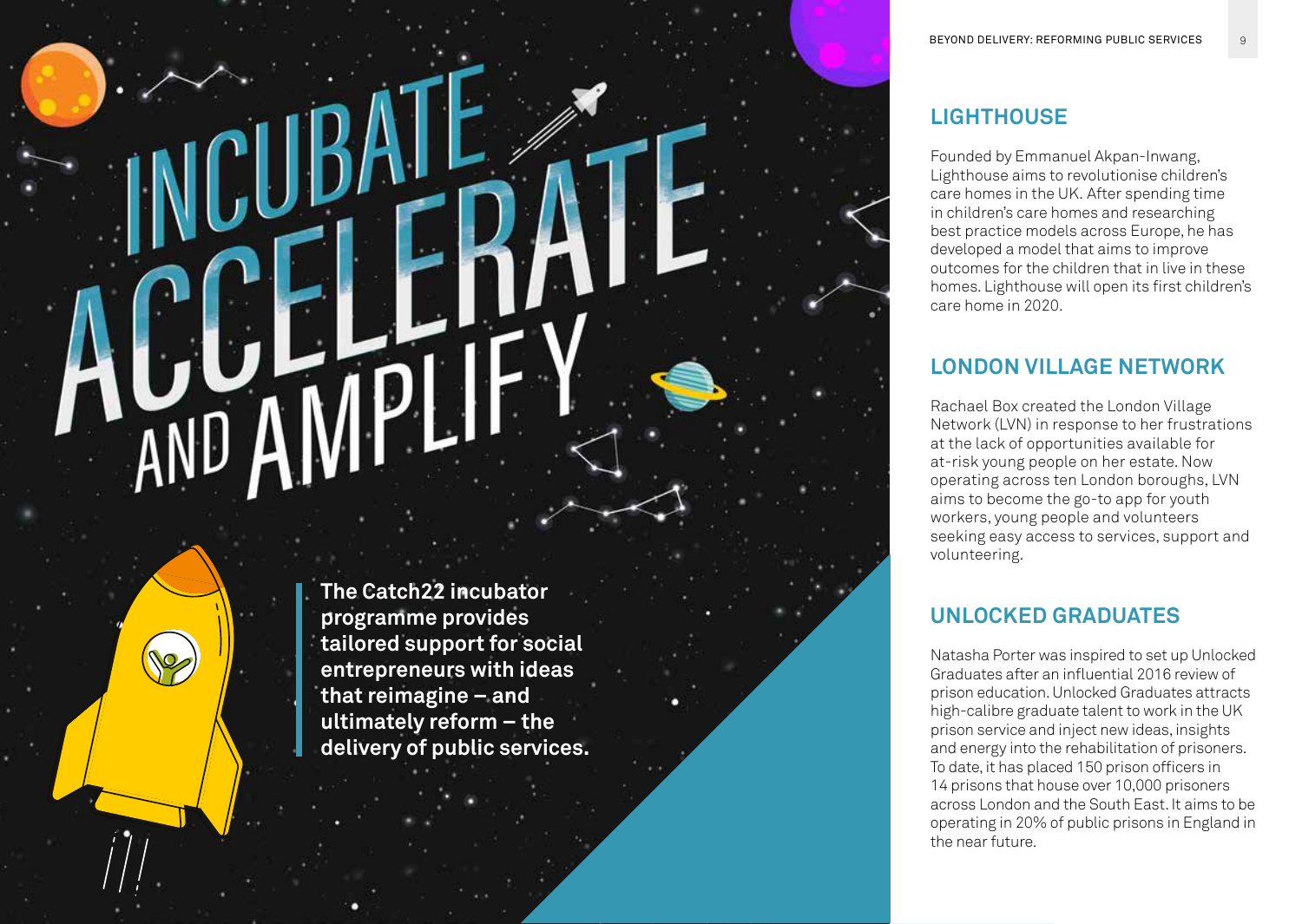#### **OFFPLOY**

Launched in 2016 by Yorkshire's Young Entrepreneur of the Year, Jacob Hill, Offploy supports people with criminal convictions into meaningful, mentored and sustainable employment. Offploy works with both employers and employees to address the UK's chronic skills shortage, to reduce reoffending and to make society safer for all.

#### **TRACY HAMMOND**

Tracy wants to help people with learning disabilities, mental health problems and autistic spectrum disorders enter the workforce. She plans to create an ethical employment agency that will support these adults to find work.

#### **YOUTH INK**

Caught in the justice system for more than 10 years, Youth Ink founder Mifta Choudhury turned his life around and now supports young people to develop resilience and aspiration. Youth Ink facilitates honest and open discussions between young people and ex-offenders, to produce interventions for those at risk of entering the justice system. Mifta has engaged more than 200 young people in his award-winning programme.

#### **DEVIE**

Parenting is the greatest factor influencing a child's development. Gaps in early years create lifelong, intergenerational inequality. The answer? Devie. It's a virtual coach to support parents' goals and wellbeing alongside existing family support services, developed by designer Puja Balachander and early childhood educator Laura White.

#### **COMMUNITY LINKS – PLACE BASED SUPPORT**



#### **HOW DOES IT WORK?**

Community Links was founded on two principles: to find new solutions to old problems, and to deliver them within the whole community. Having been in existence for over 40 years, in 2017 it joined the Catch22 group.

Community Links supports people in coming together, overcoming barriers, building purpose and making the most of the place they live in. From their base in east London, they apply the learning from local work to influence and achieve positive national change.

#### **IMPACT**

 $\left(\begin{matrix} 0 \\ 0 \end{matrix}\right)$ 

From peer mentoring to preventative health screening, support with form writing, dealing with a crisis or getting help to secure employment, Community Links is embedded in the community and transforming people's lives.

In the last year, Community Links has provided advice to more than 3,000 clients, trained 631 BAME women to help them move closer to work through the Help Through Crisis programme, supported 255 young people build up their emotional resilience through the More than Mentors programme and helped 384 families through the emergency food bank.



Delivering services to support youth and employment, health and early action, Community Links provides a unique ecology of public service delivery.

#### **PAN MERSEYSIDE CHILD SEXUAL AND CRIMINAL EXPLOITATION SERVICES**

#### **HOW DOES IT WORK?**

Our Pan Merseyside service was the first service in the country to integrate child sexual exploitation (CSE) with child criminal exploitation (CCE). This is a prime example of how, by bringing two services together and avoiding silo working, the approach and impact can be far more effective. The service offers training to groups of young people (preventative and targeted) as well as professional training to members of the children and young people's workforce.

Following a public health approach, the service builds on the success of our nationally recognised youth violence prevention work and also supports young people to exit gangs.

 $\circledR$ 

#### **IMPACT**

Long-term support for young people affected by child exploitation (CE) is provided, ensuring that they are fully supported to recover and reduce any further risk. In 2017/18, 8,555 young people participated in group sessions to raise awareness of CSE and CCE, intensive support was provided to 78 victims of child exploitation and 1,670 professionals were trained to increase their understanding of CE.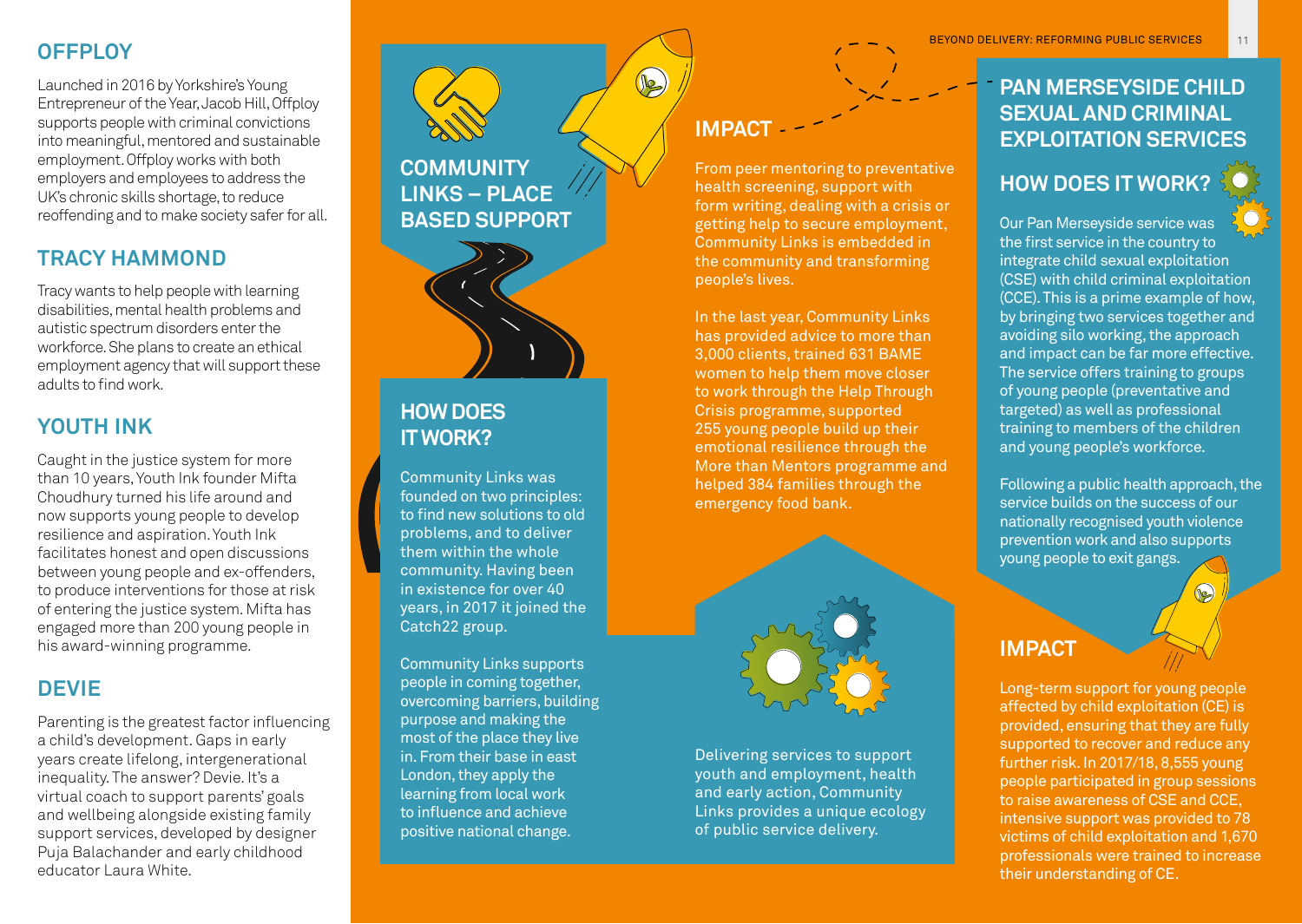#### **HEALTH AND WELLBEING**

#### **HOW DOES IT WORK?**

The Hive is a free emotional health and wellbeing co-designed service which supports young people aged 16-24 in Camden. It was the brainchild of a group of child psychologists and is now jointly commissioned by Camden Council and Camden Clinical Commissioning Group. It has become firmly embedded within the Camden service community.

The Hive provides three main services:

- 1-2-1 appointments with trained psychiatrists
- 'The Hub' which is a safe space for young people to meet and take part in activities and runs regular health clinics



#### **IMPACT**

In the last year, the Hive has been used by more than 5,500 young people and has provided 1-2-1 support to more than 300. 10 young people are actively conducting the walking tours.

The Hive saved £464,000 in the last year through its support of 6 young people who would otherwise have been accommodated within in-patient psychiatric facilities.



• social enterprise 'Walking London 22', which sees young people conduct tours of Camden for new students at UCL.

The Social Enterprise Manager also offers weekly workshops on job hunting, CV preparation and interview skills.

#### **POLICY INFLUENCING: A PUBLIC HEALTH APPROACH TO YOUTH VIOLENCE**

**HOW DOES IT WORK?**

A public health approach means placing the emphasis on prevention: tackling societal problems before they manifest themselves more seriously. It involves taking a population approach, not just focussing on high-risk individuals. It also means working across a variety of agencies, including with businesses and volunteers, to

get maximum impact.



#### **IMPACT**

it was taking a public health approach to youth violence - and the Violence Reduction Units (VRUs) announced work on that principle in the same year. In the 2019 political party manifestos, the Labour Party commits to a 'public health approach to substance misuse, focussing on harm reduction rather than criminalisation' and the Liberal Democrats have a whole section on the 'public health approach to violence'. With the approach now part of the political language, the key is to make it a standard way of delivering public services.

The Government announced in 2018 that



Catch22 has applied the model to its Wolverhampton Youth Gangs and Violence Reduction Service where we take a three tier approach.

- Tier 1 is working with schools and young people to divert those at risk away from negative influences using intensive support and educational approaches.
- Tier 2 provides interventions that work with those already active in gang lifestyles, providing 1-2-1 and group interventions that offer a range of positive alternatives and opportunities as part of our bespoke gang exit programme, R.O.A.D.
- Tier 3 services provide more tertiary interventions, working closely with statutory agencies supporting those heavily in gang lifestyles, known to police, Youth Offending Teams and Integrated Offender Management teams as an active gang member.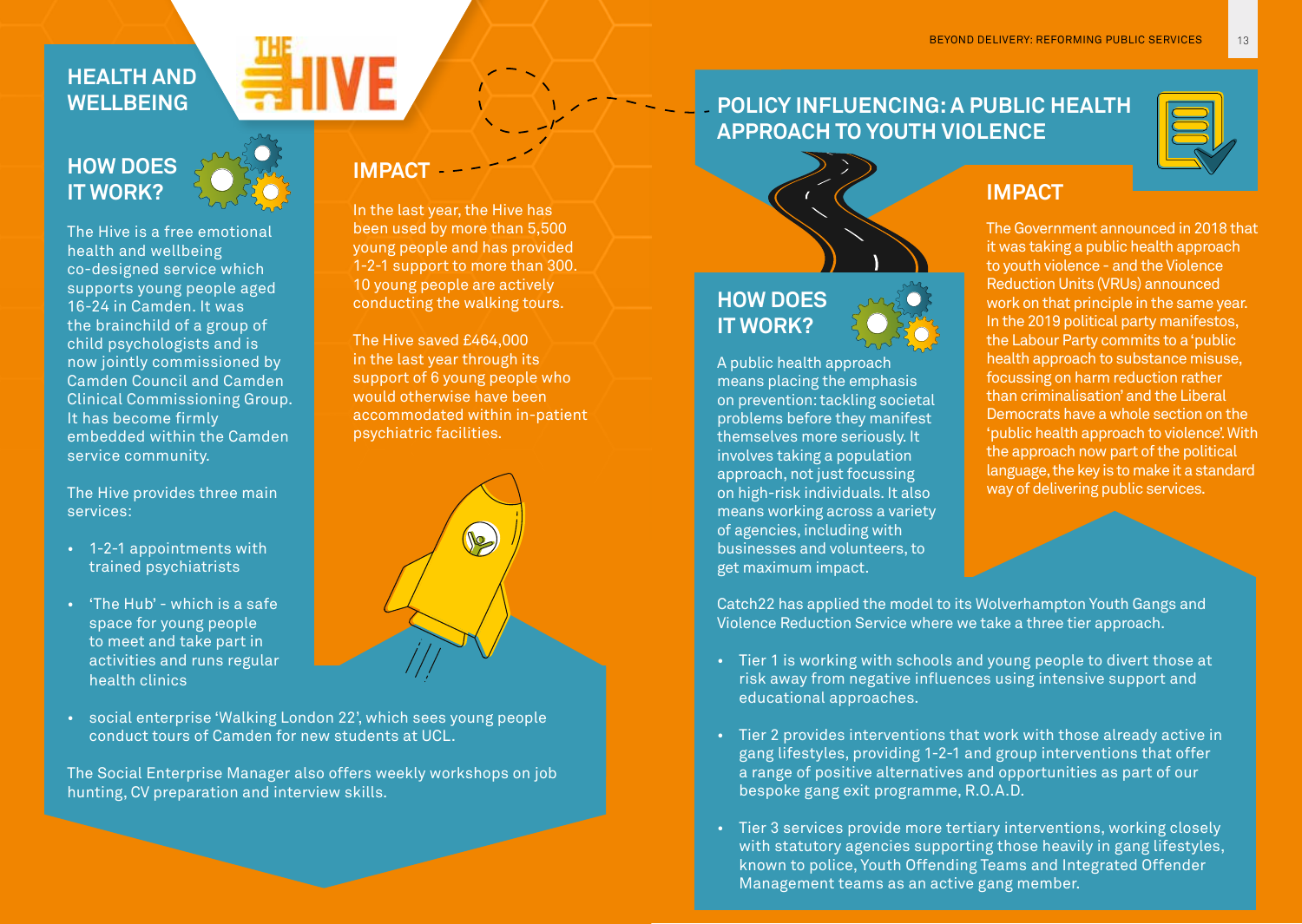**THE FUTURE OF REFORM**

**Catch22 is committed to our 'end game' – and public service reform is at the heart of our new business plan for 2019-22.**

We have published our manifesto ahead of the 2019 General Election, which sets out the policy change we want to see across all our areas of work. This will be the springboard for our political engagement programme which will see us push for policies that we believe need to be implemented to reform public services in education, justice, employability, and young people and families.

 **I'm a strong believer in the power of socially driven organisations to play an even greater role in the delivery of public services – but more importantly I believe that much of our people-facing public service delivery needs fundamental reform. We must move away from what have become increasingly transactional, bureaucratic and risk-averse services that tend to be remote from those they are there to support.** 

**We need to find ways of unlocking this capability and designing services that are more relational and impactful.**

Chris Wright, Chief Executive, Catch22

We are investing in a series of 'transformation projects' as part of the 2019-2022 business plan, which all play into our reform agenda:

#### **Project 1: Investment**

The aim is to attract investment in Catch22 – which as a charity isn't straightforward. Therefore, we are looking at a range of options including the creation of a company, limited by shares, that would sit alongside the charity.

#### **Project 2: Ventures**

Alongside our current incubation programme, we'll be looking to support and grow two to three ventures involved in solving social challenges that we've identified. We'll also be exploring how to link Catch22 closely to these organisations, for example by taking a stake in return for our investment and support.

#### **Project 3: Technology**

Technology has a significant role to play in the more effective and efficient delivery of public services. There has been a huge proliferation of various technologies built by people without access to public service markets. We can match them up – and explore how we might be able to share revenue in any new tech solutions, with a view to rolling them out across our services.



BEYOND DELIVERY: REFORMING PUBLIC SERVICES 15